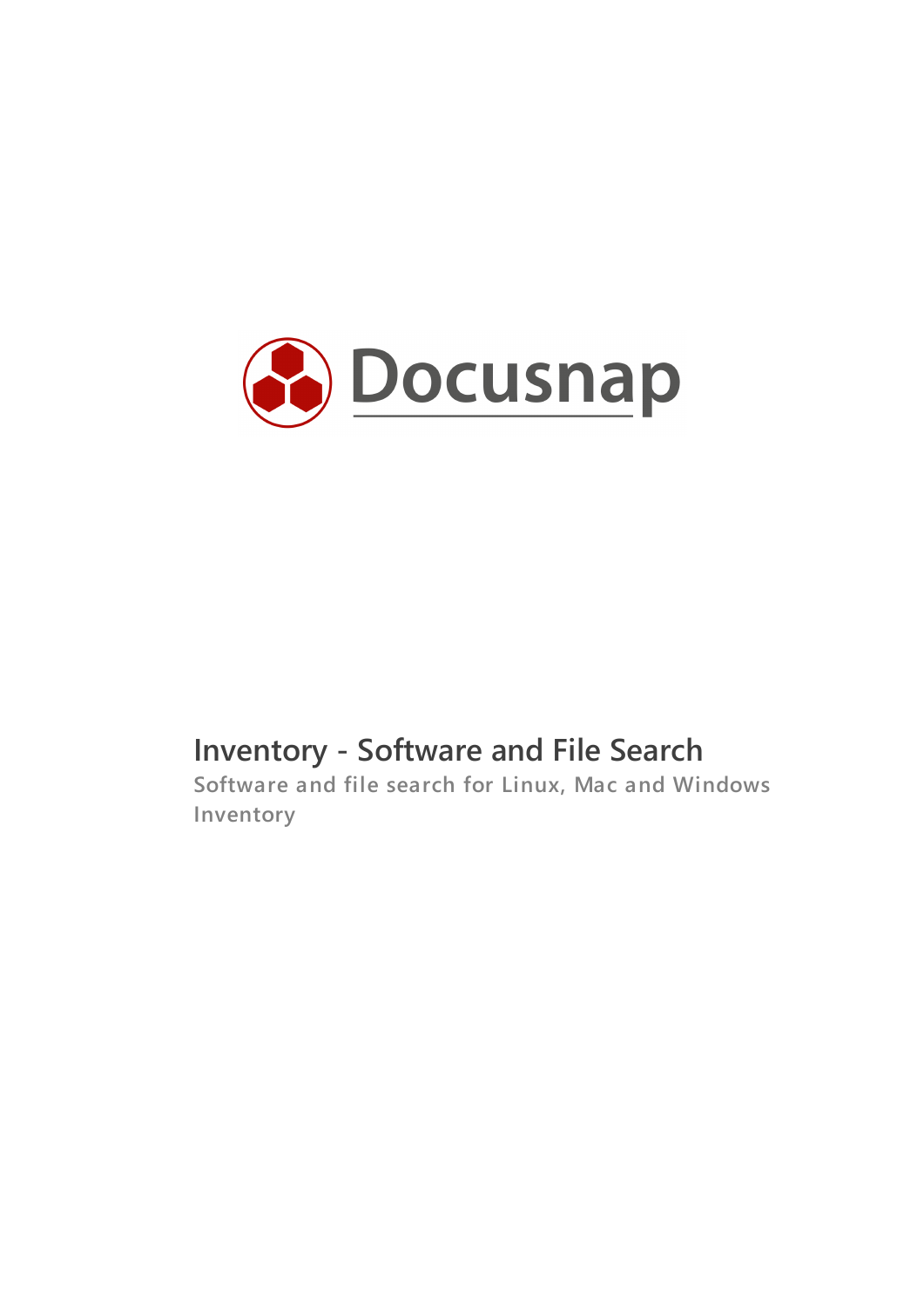

**TITLE** Inventory - Software and File Search **AUTHOR** Docusnap Consulting **DATE** 3/15/2022 **VERSION** 1.1 | valid from 3/15/2022

This document contains proprietary information and may not be reproduced in any form or parts whatsoever, nor may be used by or its contents divulged to third parties without written permission of Docusnap GmbH. All rights reserved.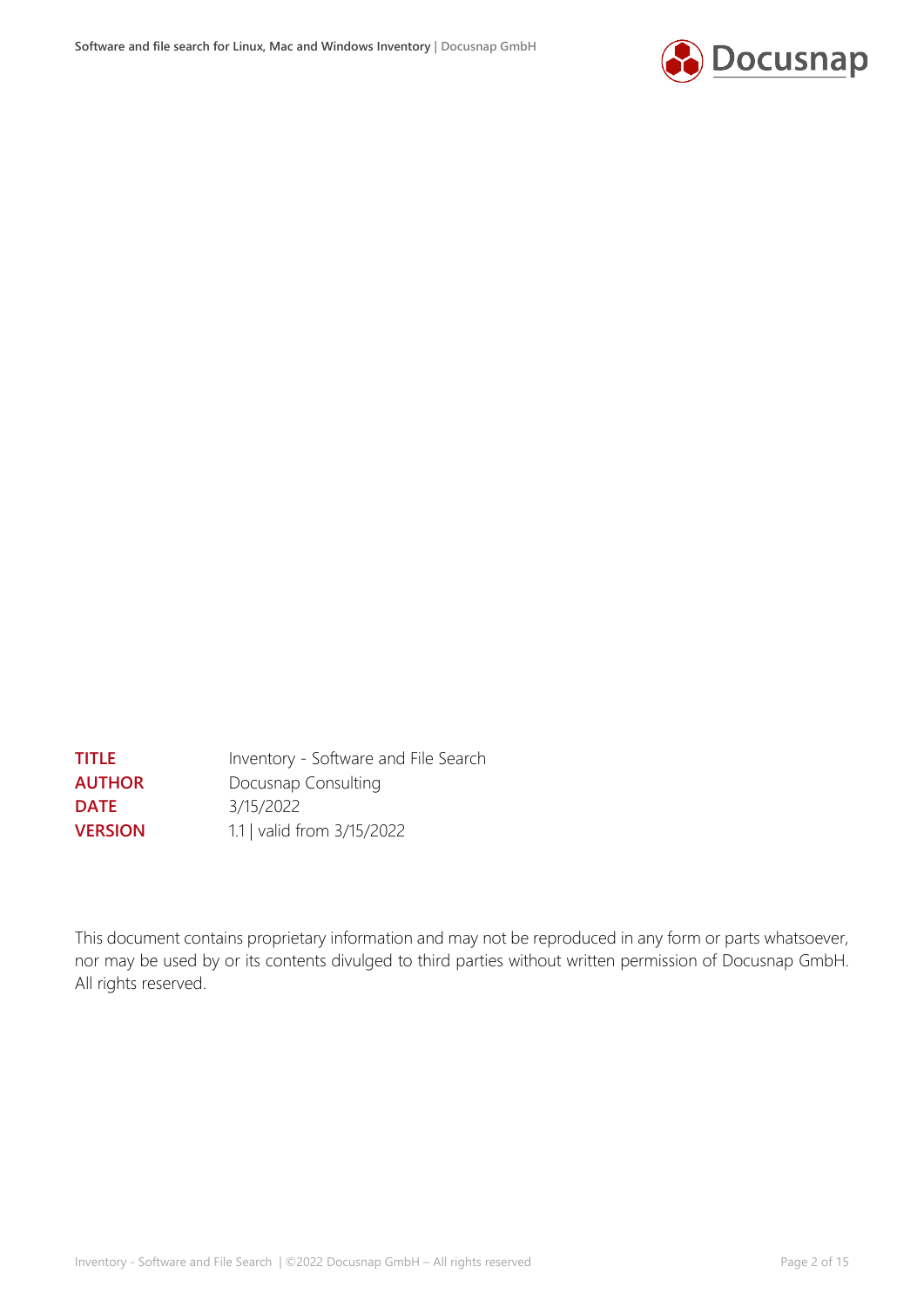

# **CONTENTS**

| $\mathcal{L}$<br>Introduction       | 4               |
|-------------------------------------|-----------------|
| 2. Set up Software and File search  | 5               |
| 2.1 Software search Windows         | 6               |
| 2.2 File search                     | 6               |
| 3. Perform Software and File Search | 8               |
| 4.<br>Analysis                      | 10 <sup>1</sup> |
| 4.1 Software Search                 | 10 <sup>°</sup> |
| 4.2 File search                     | 10              |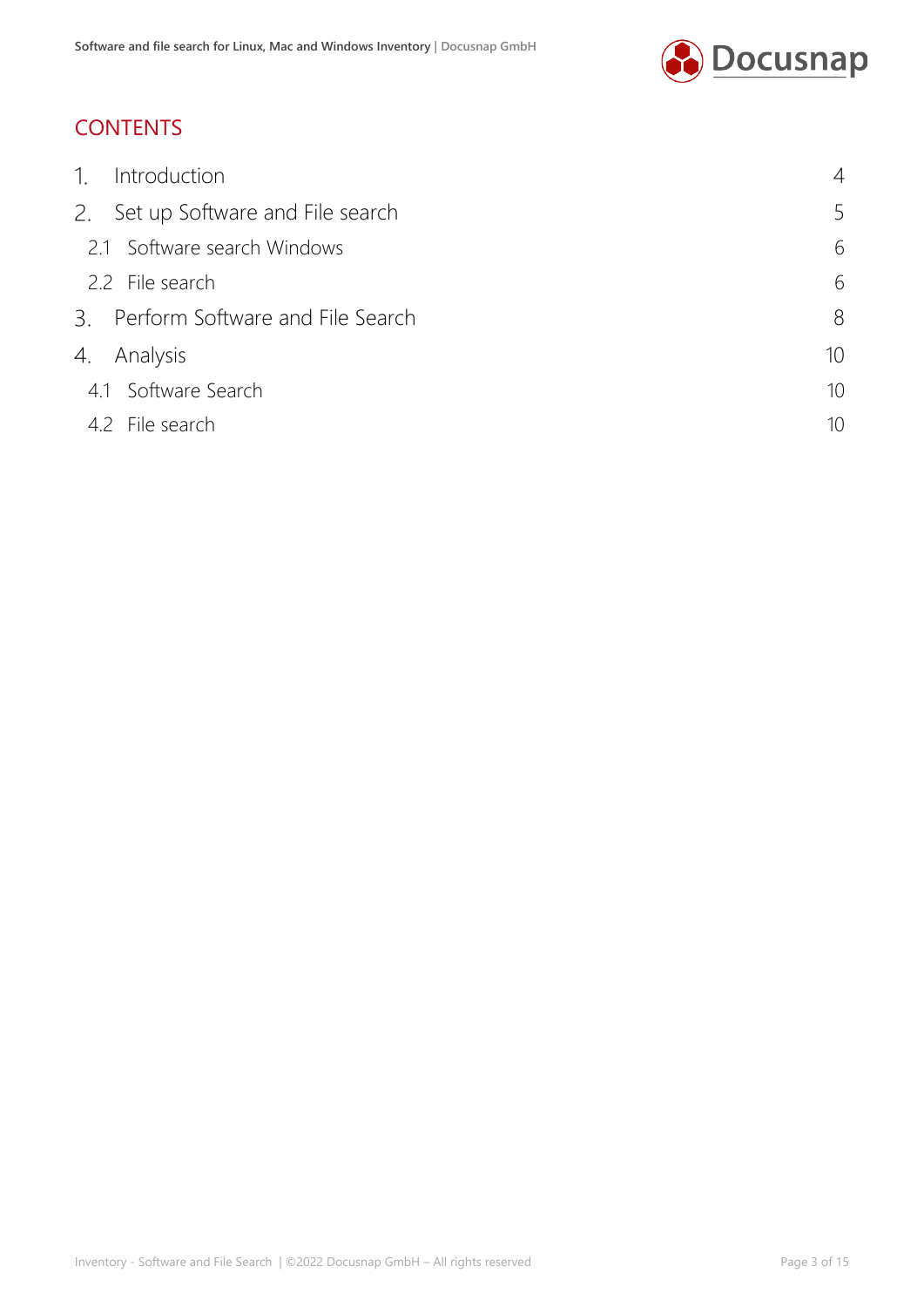

### <span id="page-3-0"></span>1. Introduction

The software and file search in Docusnap is used to search for specific files on the file system of Linux, Mac, and Windows systems. Here, file names are defined, which Docusnap then searches during the inventory on the file system.

The files found are made available for evaluation in Docusnap in different ways depending on the categorization (file search Linux, Mac and Windows or software search Windows).

The software search here refers to applications that have been "installed" on the target system without registration. If the defined files are found, a corresponding entry is created in the list of installed software products on the system. Thereupon this software can be analyzed also in the range of the license management.

The file search designates here any files, which you would like to search, for example due to a safety gap (log4j). The files are then also listed with the path in which they were found. A new object within the summary and a new predefined Docusnap Connect package provide the possibility for cross-system analysis.

At the current time (February 2022) it is not possible to perform a file search using the script variants for Linux, Mac and Windows.

The Windows software search can also be performed using the DocusnapScript.exe, for more information see HowTo: Inventory - Docusnap Script for Windows in our Knowledge Base.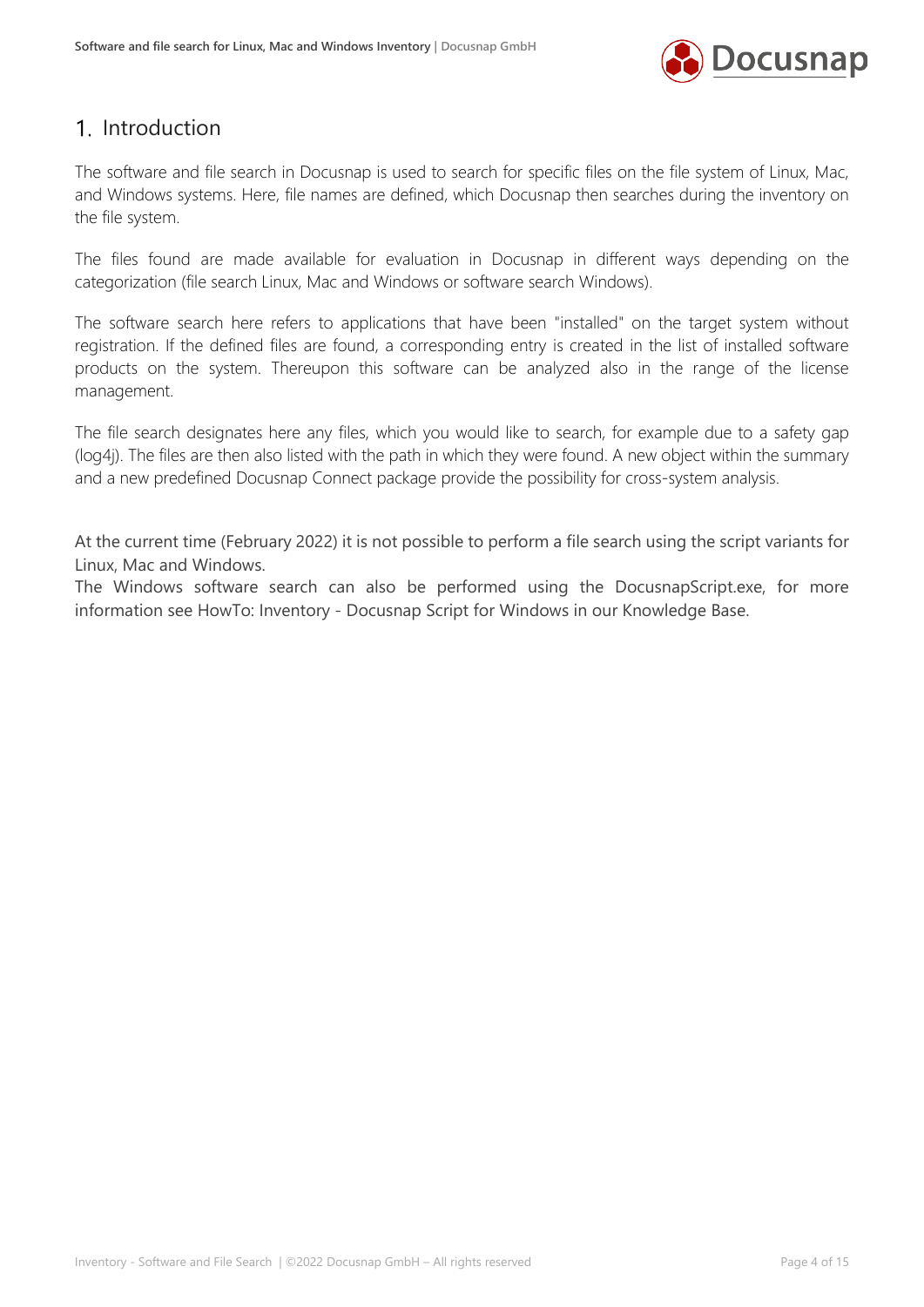

# <span id="page-4-0"></span>2. Set up Software and File search

Software and file search is set up and managed in Docusnap Administration - Inventory. The first step is to assign a name and select the category:

- File Search Linux
- File Search Mac
- File search Windows
- Software search Windows

In the next step you define the search term or file name. Here you can enter the actual file name. Placeholders can also be used to make the search more flexible (e.g., Docusnap\*.exe). A ? replaces one character, the \* replaces several characters.

The search path specification differs depending on which category is selected - more information in the following sections.

The remaining fields are optional:

- File size (specification in bytes)
- modification date
- Manufacturer
- **Version**

Entries can be removed again with the help of the Delete button. An entry can also be deleted if it has already been used. If an order was created for an inventory in which the file search is used, the order can still be executed if the associated definition of the software and file search as been deleted. However, when the job is processed, the deleted definition is no longer available and as soon as the processing is completed, this definition is no longer considered in the inventory.

| <b>O</b> Docusnap 11                                                      |                              |                                             |                                                                                                                                                       |                                                   |                                                 |                                |                   |                      |                    |                     |
|---------------------------------------------------------------------------|------------------------------|---------------------------------------------|-------------------------------------------------------------------------------------------------------------------------------------------------------|---------------------------------------------------|-------------------------------------------------|--------------------------------|-------------------|----------------------|--------------------|---------------------|
| $\odot$                                                                   |                              |                                             | (b) Docusnap 11 - Management (Configuring, Customizing and Extending of Docusnap)                                                                     |                                                   |                                                 |                                |                   |                      |                    | $ \Box$ $\times$    |
| Discovery<br>凡<br>Inventory                                               | 田<br>General                 | Inventory                                   | SSNMP + coSoftware and File Search   Ill Server Roles   曲Additional Tools   □ Active Directory   【 Assignment Criteria   ■ AWS Regions   B Azure Apps |                                                   |                                                 |                                |                   |                      |                    | ÷<br>$\star$        |
| M<br>Documentation                                                        | 卪<br>Inventory               | <b>Software and File Search</b>             |                                                                                                                                                       |                                                   |                                                 |                                |                   |                      |                    | 4P                  |
| 도                                                                         | N<br>Customizing             | Name:<br>Category:                          | DocusnapScript.exe                                                                                                                                    |                                                   |                                                 |                                |                   |                      |                    |                     |
| <b>IT Security</b>                                                        | $\mathbb{G}$                 | Search Term:                                | <b>File Search Windows</b><br>DocusnapScript.exe                                                                                                      |                                                   |                                                 |                                |                   |                      |                    | $\vert \cdot \vert$ |
| n<br>License                                                              | <b>IT Assets</b>             | Include or Exclude Paths:                   | Edit                                                                                                                                                  | <b>O</b> Include and/or exclude paths are defined |                                                 |                                |                   |                      |                    |                     |
| Management<br>$\odot$                                                     | ≪<br>Diagrams                | File Size:<br>Modify Date:                  |                                                                                                                                                       | Byte                                              |                                                 |                                |                   |                      |                    |                     |
| All Jobs<br>$\alpha^{\!\!\!~\!\!\!~\!\!\!\!~\!\!\!\!~\!\!\!\!~\!\!\!\!~}$ | ł.<br><b>IT Correlations</b> | Publisher:<br>Version:                      |                                                                                                                                                       |                                                   |                                                 |                                |                   |                      |                    |                     |
| Connect<br>目<br>Physical<br>Infrastructure                                | ؏<br>License<br>Management   |                                             | □ End search after first hit<br>Search system drive only                                                                                              |                                                   |                                                 |                                |                   |                      |                    |                     |
| $\phi_{\bullet}$                                                          | ø<br>Connect Legacy          | Delete<br><b>New</b>                        | Save                                                                                                                                                  |                                                   |                                                 |                                |                   |                      |                    |                     |
| Management                                                                |                              | Name                                        | Publisher                                                                                                                                             | Version                                           | Category                                        | <b>File Name</b>               | File Size (Bytes) | <b>Date Modified</b> | <b>Search Path</b> |                     |
|                                                                           | $\phi_{\bullet}$<br>Options  | DocusnapScript.exe<br>$\bullet$ log4j-Linux |                                                                                                                                                       |                                                   | <b>File Search Windows</b><br>File Search Linux | DocusnapScrip 0<br>*log4j*.jar | $\circ$           |                      |                    |                     |
|                                                                           |                              | og4j-Mac                                    |                                                                                                                                                       |                                                   | File Search Mac                                 | *log4j*.jar                    | $\bullet$         |                      |                    |                     |
|                                                                           |                              | log4j-Windows                               |                                                                                                                                                       |                                                   | File Search Windows                             | *log4j*.jar                    | $\circ$           |                      |                    |                     |
|                                                                           |                              | <b>B</b> Putty                              | Simon Tatham                                                                                                                                          | 0.76                                              | Software Search Windows                         | putty.exe                      | $\circ$           |                      | $C\Lambda$         |                     |
|                                                                           | $\times$                     |                                             |                                                                                                                                                       |                                                   |                                                 |                                |                   |                      |                    |                     |
|                                                                           | Close Management             | Row Count: 5 of 5                           |                                                                                                                                                       |                                                   |                                                 |                                |                   |                      |                    |                     |

<span id="page-4-1"></span>Figure 1 - Manage Software and File Search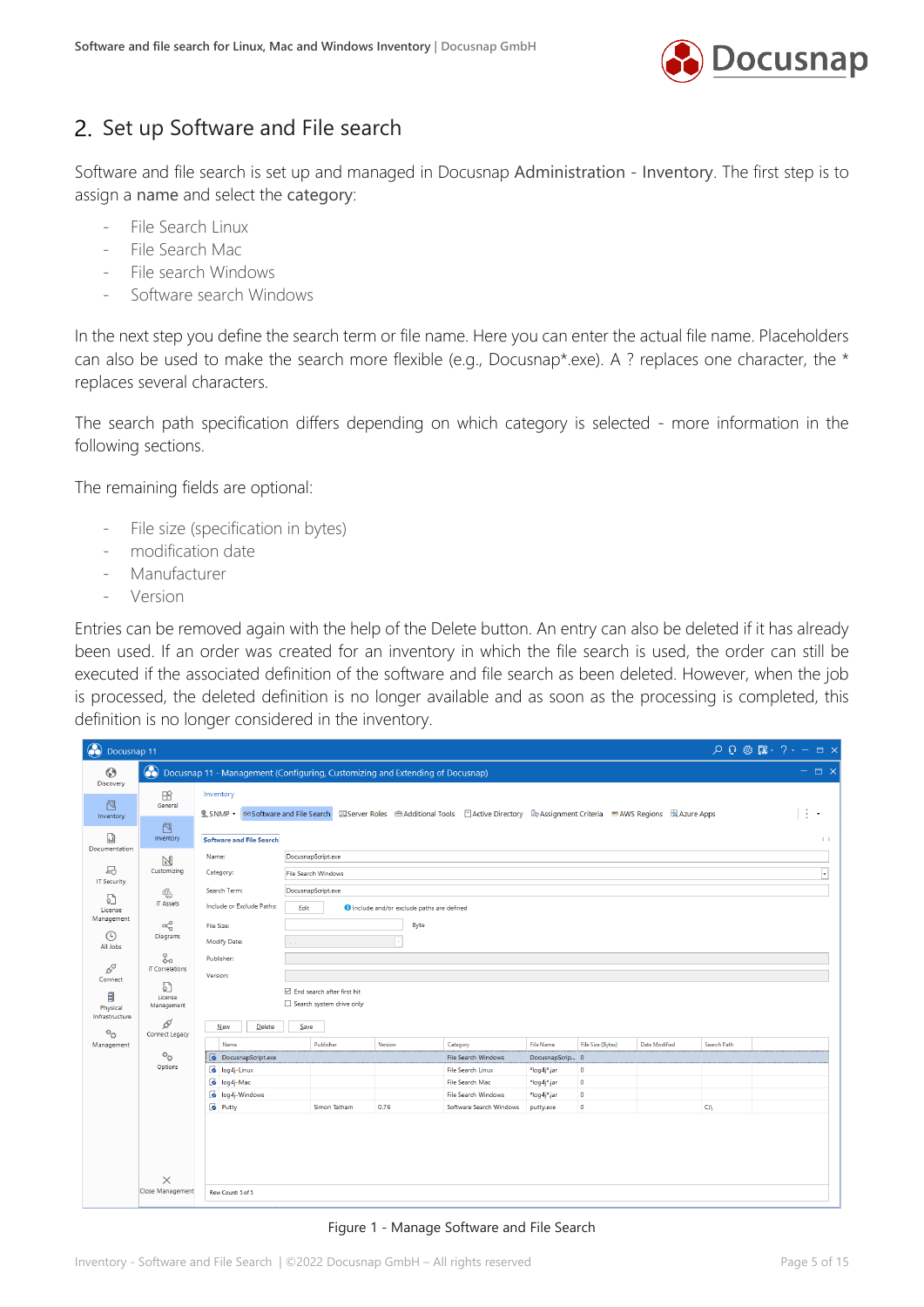

### <span id="page-5-0"></span>2.1 Software search Windows

A search path for the Windows software search is optional. If no search path is specified, all local drives are searched.

Specifying a search path can contribute significantly to the execution time. The Windows software search can significantly increase scan times and requires a noticeably higher workload on the systems involved. Among other things, how many software searches are activated per scan is also relevant with regard to the scan times as well as the workload.

The software search is terminated as soon as a file with the corresponding file name has been found.

#### <span id="page-5-1"></span>2.2 File search

For the file search, you can define both inclusive and exclusive search paths. For each path, a separate entry must be created using the New button.

If no paths are specified, all local drives are searched here as well.

| $\Box$ $\times$<br>Windows - define including or excluding paths | $\Box$ $\times$<br>Windows - define including or excluding paths |
|------------------------------------------------------------------|------------------------------------------------------------------|
| <b>O</b> Including Search Paths<br>○ Excluding Search Paths      | O Including Search Paths<br><b>Excluding Search Paths</b>        |
| $+$ New $\times$ Delete                                          | $+$ New $\times$ Delete                                          |
| <b>Include Path</b>                                              | <b>Exclude Path</b>                                              |
| C:\Data                                                          | C:\Program Files                                                 |
| D:\Data                                                          | C:\ProgramFiles (x86)                                            |
| E:\Data                                                          | C:\Windows                                                       |
|                                                                  |                                                                  |
| Row Count: 0 of 0                                                | Row Count: 0 of 0                                                |
| Cancel<br>Apply                                                  | Cancel<br>Apply                                                  |

<span id="page-5-2"></span>Figure 2 - Including and Excluding Paths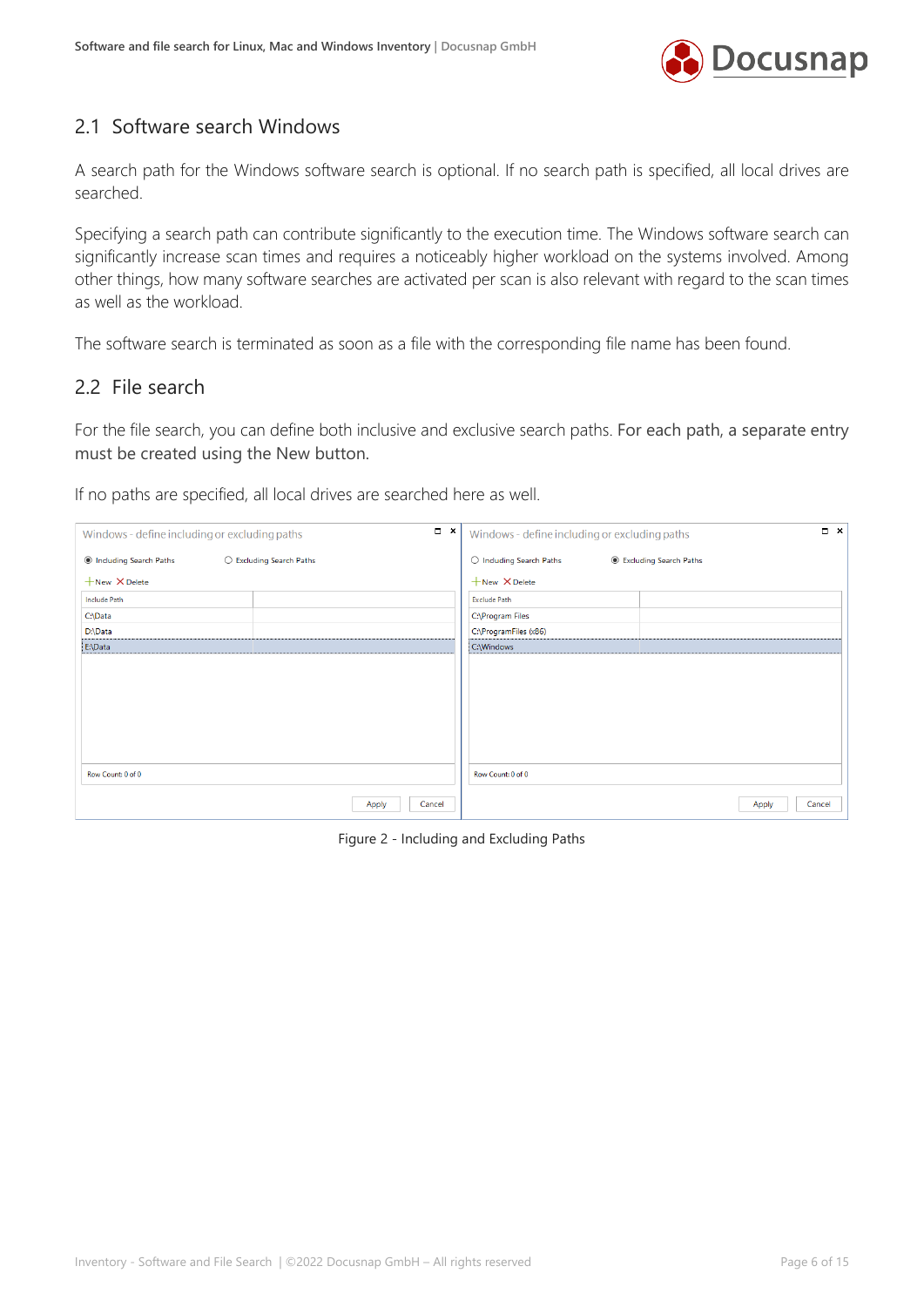

In the Windows file search, in comparison with the Linux and Mac file search, there is an additional option End search after first hit.

If this option is enabled, Docusnap will stop searching for the specified file as soon as it is found for the first time.

So, for example, if you are concerned with identifying the possibly affected systems in the event of a threat, it would be sufficient to stop the search after the first find.

However, if you would like to obtain detailed information about the searched file on the respective system, perform the file search without the mentioned option. Docusnap will then list all paths found for the file.

It is also true for the Windows file search that the search can significantly increase the scan times and a higher load is generated on the systems involved.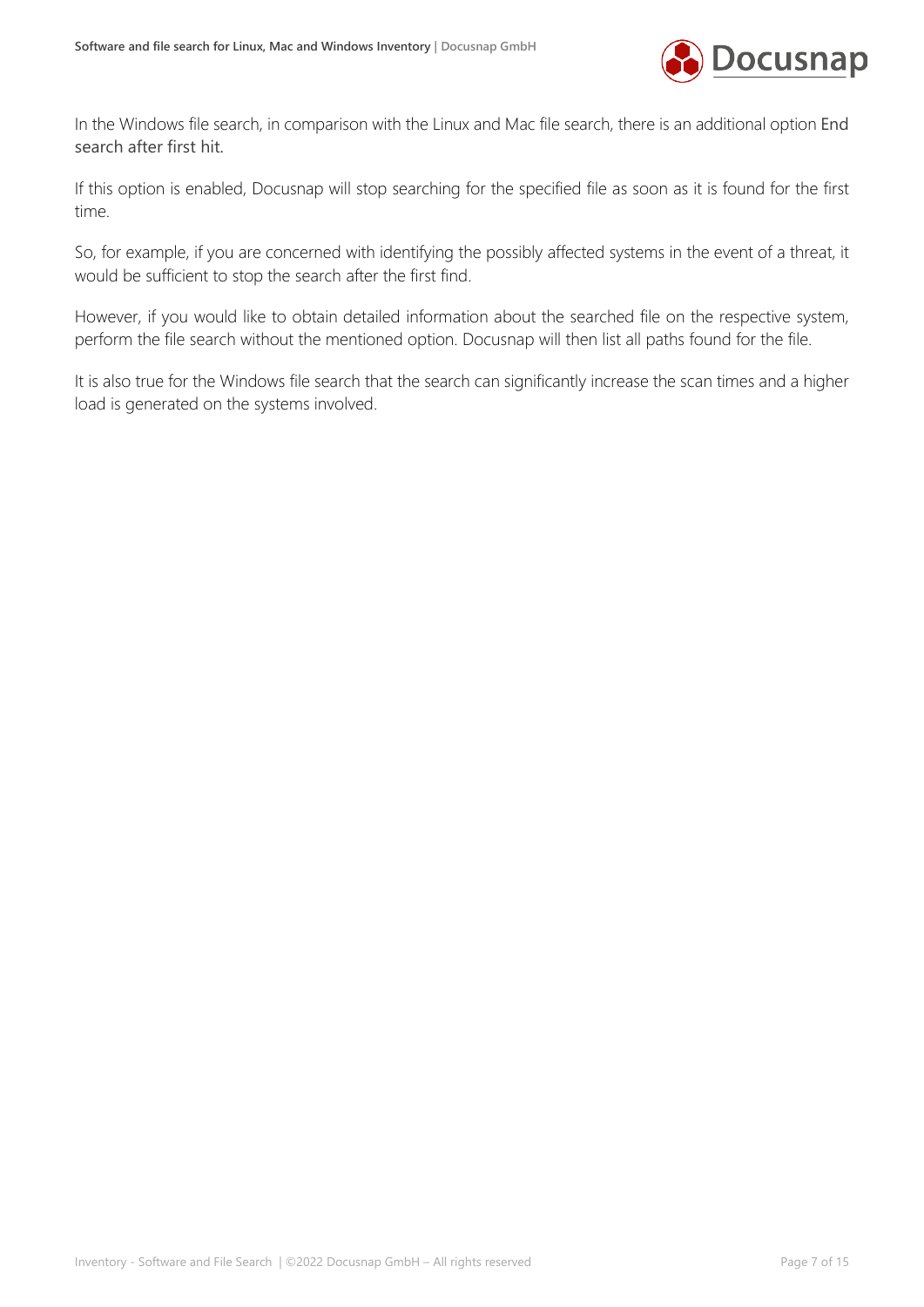

# <span id="page-7-0"></span>3. Perform Software and File Search

In order for the software and file search to be performed in the course of the inventory, you must activate it in the options.

To do this, open the Options (title bar - cogwheel) - Inventory:

| options<br>$\odot$<br>Inventory<br><b>Discovery</b><br>$\odot$<br>Inventory<br>General<br>Windows (AD<br>Il Wizards<br>General<br><sub>[2]</sub><br>Multi-processing<br><b>a</b><br>Inventory<br>> © Overview<br>$360 -$<br><b>Timeout in Seconds</b><br>Inventory<br>> A Docusnap Gr<br>$\Box$<br>> A Docusnap Sp<br>$0\div$<br>Ping Timeout in Seconds:<br>M<br>Documentation<br>LAN<br>$\vert \cdot \vert$<br>Set Scan Mode:<br>Documentation<br>도<br>马<br><b>IT Security</b><br>Show Features in Wizard<br><b>IT Security</b><br>男<br>☑ Software and File Search<br>Name Snapshots<br>License<br>$\Box$<br>Management<br>License<br>Import Saved Settings<br>Export Settings<br>Management<br>$\odot$<br>Additional Tools<br>Additional Tools Telnet/SSH (Preview)<br>All Jobs<br>œ<br><b>Time Zones</b><br>Connect<br>Enable Display of Time Zones<br>目<br>Physical<br>Infrastructure<br>Wizards<br>$\mathbf{O}_{\mathbf{C}^*}$<br>Save Settings in the Wizards<br>Management<br>QK<br>Cancel | <b>O</b> Docusnap 11 |  |  | <b>DX</b> | <mark>຺຺຺</mark> ຺຺຺຺຺຺຺຺ |
|----------------------------------------------------------------------------------------------------------------------------------------------------------------------------------------------------------------------------------------------------------------------------------------------------------------------------------------------------------------------------------------------------------------------------------------------------------------------------------------------------------------------------------------------------------------------------------------------------------------------------------------------------------------------------------------------------------------------------------------------------------------------------------------------------------------------------------------------------------------------------------------------------------------------------------------------------------------------------------------------------|----------------------|--|--|-----------|---------------------------|
|                                                                                                                                                                                                                                                                                                                                                                                                                                                                                                                                                                                                                                                                                                                                                                                                                                                                                                                                                                                                    |                      |  |  |           |                           |
|                                                                                                                                                                                                                                                                                                                                                                                                                                                                                                                                                                                                                                                                                                                                                                                                                                                                                                                                                                                                    |                      |  |  |           |                           |
|                                                                                                                                                                                                                                                                                                                                                                                                                                                                                                                                                                                                                                                                                                                                                                                                                                                                                                                                                                                                    |                      |  |  |           |                           |
|                                                                                                                                                                                                                                                                                                                                                                                                                                                                                                                                                                                                                                                                                                                                                                                                                                                                                                                                                                                                    |                      |  |  |           |                           |
| Row Count: 5 of 5                                                                                                                                                                                                                                                                                                                                                                                                                                                                                                                                                                                                                                                                                                                                                                                                                                                                                                                                                                                  |                      |  |  |           |                           |

<span id="page-7-1"></span>Figure 3 - Activate Software and File Search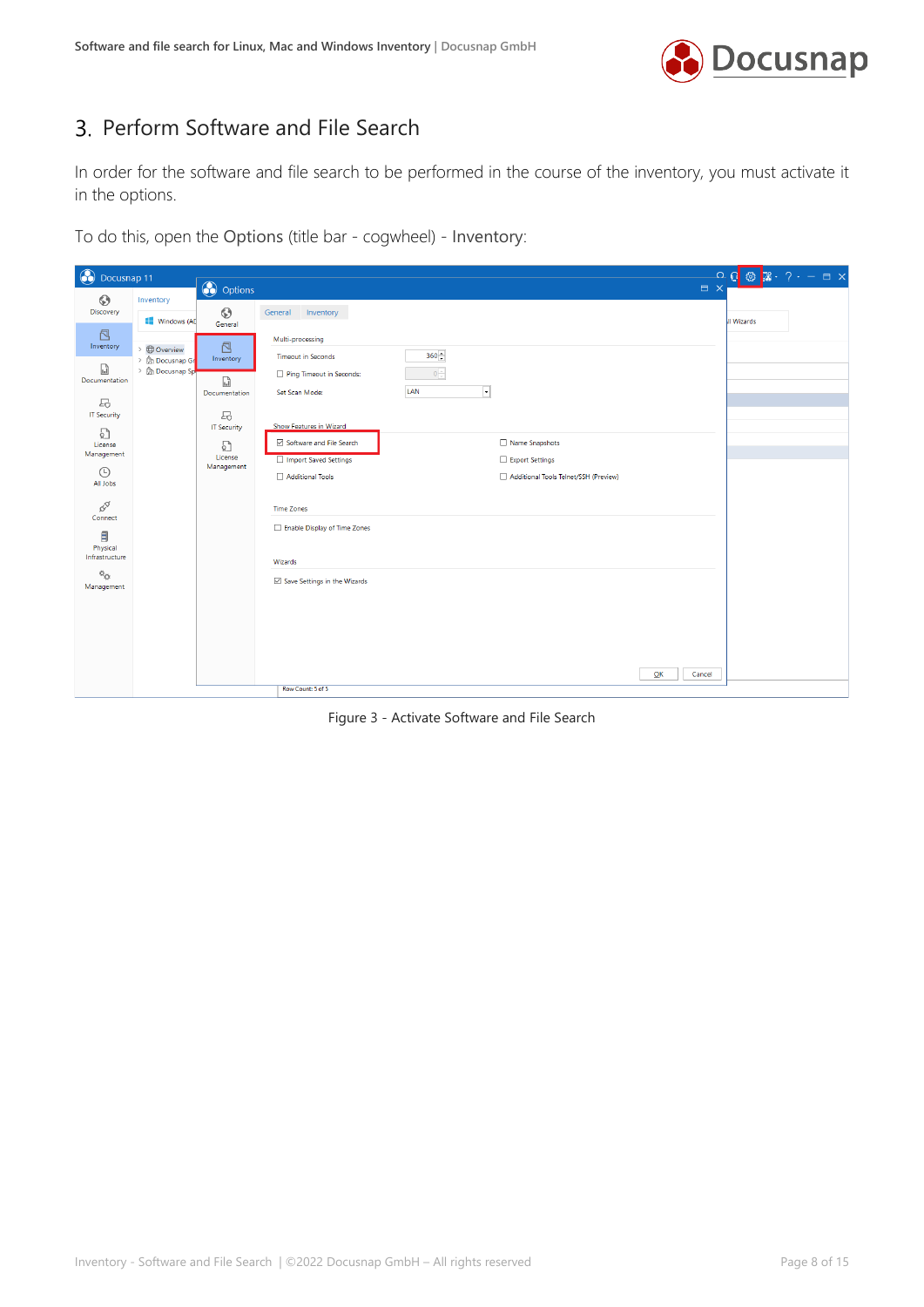

Then you can select the software or files to search for in the corresponding wizards (Linux, Mac, Windows AD & IP):

| Inventory           |           |                                |                      |                          |             |         | $\Box$ $\times$         |
|---------------------|-----------|--------------------------------|----------------------|--------------------------|-------------|---------|-------------------------|
|                     |           | m                              | 3                    | $\overline{4}$           | 5           |         | 6                       |
|                     |           | Steps 1-2                      | Windows Systems (IP) | Software and File Search | Summary     |         | Scheduling              |
|                     |           | Apply Software and File Search |                      |                          |             |         |                         |
| $\checkmark$        |           | Name                           | Publisher            | File Name/Search Term    | Search Path | Version | Category                |
| ☑                   | $\bullet$ | log4j-Windows                  |                      | *log4j*.jar              |             |         | File Search Wind        |
| ☑                   | B         | DocusnapScript.exe             |                      | DocusnapScript.exe       |             |         | File Search Wind        |
| $\overline{\smile}$ | C         | Putty                          | Simon Tatham         | putty.exe                | C:          | 0.76    | Software Search         |
|                     |           |                                |                      |                          |             |         |                         |
| ⊣∥                  |           | Row Count: 0 of 0              |                      |                          |             |         | $\overline{\mathbb{F}}$ |
|                     |           |                                |                      |                          | Back        | Next    |                         |

<span id="page-8-0"></span>Figure 4 - Using the Software and File Search (Windows IP)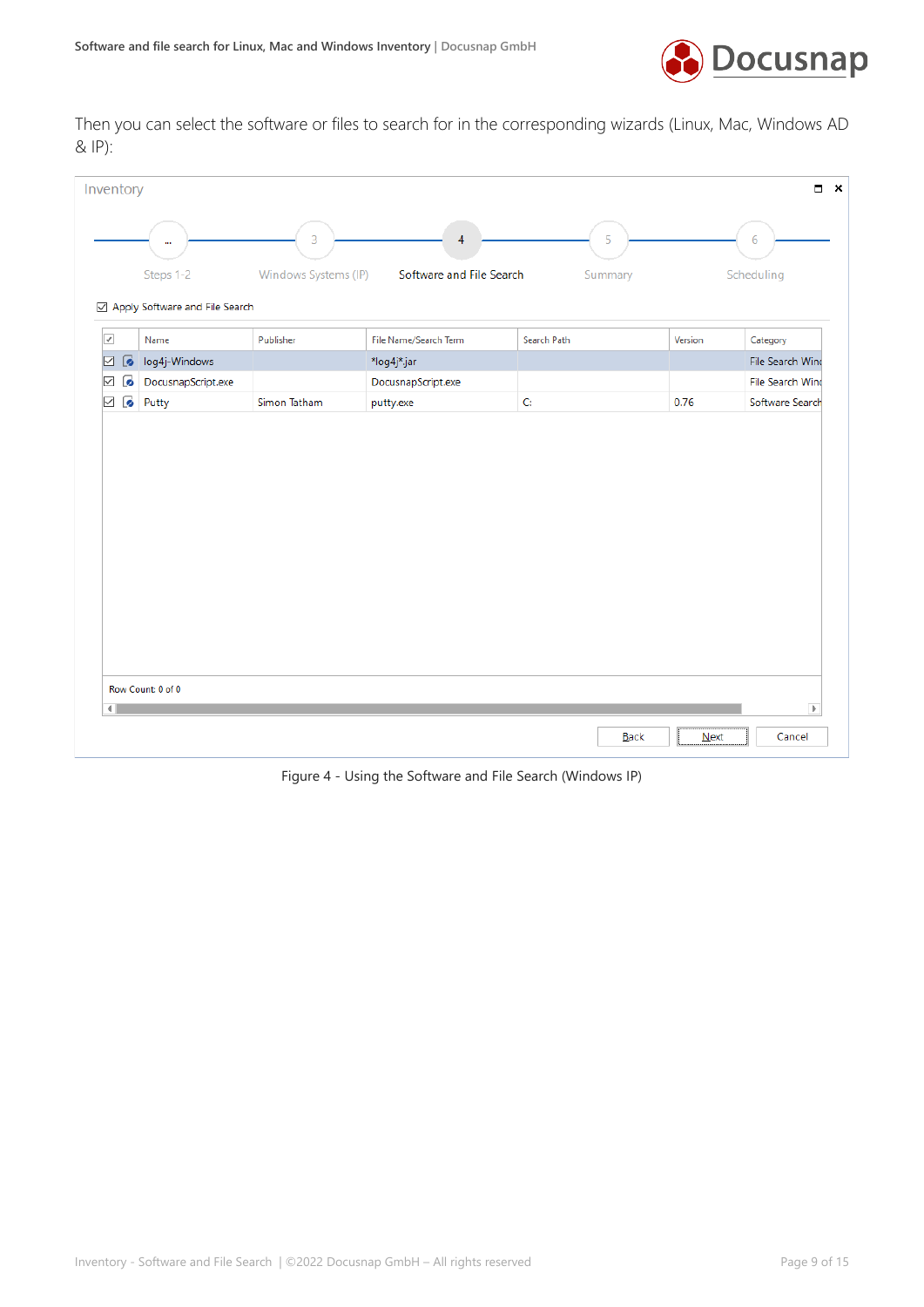

### <span id="page-9-0"></span>4. Analysis

#### <span id="page-9-1"></span>4.1 Software Search

If the defined files are found during the software search, corresponding entries are generated for these in the software list of the system. Thus, this software is listed also in all remaining evaluations of installed software products. This means for example:

- Directly below the system in the list of installed software
- Summary Software (Company Infrastructure Domain Summary)
- Software reports (Company Infrastructure Domain Reports Infrastructure SW)

#### <span id="page-9-2"></span>4.2 File search

Also, with the file search the first analysis possibility is directly below the system. In the node Files the found files are listed. In addition to the file name, the file path, version, file size, modification date and the search criterion are also displayed.

| <b>O</b> Docusnap 11               |                                                                                                                                                                |                                                                                                                                                                                                     | $Q Q \otimes \mathbb{R} \cdot ? - \square \times$ |
|------------------------------------|----------------------------------------------------------------------------------------------------------------------------------------------------------------|-----------------------------------------------------------------------------------------------------------------------------------------------------------------------------------------------------|---------------------------------------------------|
| $\odot$<br>Discovery               | Inventory                                                                                                                                                      | $\omega_{\bullet}^{+}$ ADDS                                                                                                                                                                         |                                                   |
| 同<br>Inventory                     | <b>Nill</b> Windows (AD) $\star$<br>Windows (IP) $\star$<br>▽ 曲 Docusnap GmbH                                                                                  | $\mathbb{R}$ Maintain Data $\star$<br>$\star$<br>$\sum$ Linux<br>$\star$<br>$\Box$ macOS<br>Synchronization $\star$<br>All Wizards                                                                  |                                                   |
| $\Box$<br>Documentation            | $\blacktriangle$<br>$\vee$ <sup>e</sup> n Infrastructure<br>> ill Reports<br>$\vee$ U DocusnapSports.com                                                       | $+$ New $\cdot$ $\cdot$<br>Data (1)<br>Drag a column header here to group by that column                                                                                                            |                                                   |
| 도                                  | $\sum_{\text{full} }$ Reports<br>G<br>$\triangleright$ $\Box$ Workstations                                                                                     | <b>File Name</b><br><b>File Path</b><br>File Size (Bytes)<br><b>Modify Date</b><br>Version<br>C:\Oracle\18c\dbhomeXE\md\property_graph\lib<br>log4j-1.2-api-2.9.0.jar<br>61.422 24.11.2017 17:39:06 | Search Criteria<br>log4j-Windows                  |
| <b>IT Security</b><br>男            | $\vee$ $\Box$ Servers<br>$\angle$ 2022CORE<br>$\angle$ $\Box$ DOSPBK01                                                                                         |                                                                                                                                                                                                     |                                                   |
| License<br>Management              | $\triangleright$ $\Box$ DOSPCL01N1<br>$\triangleright$ $\Box$ DOSPCL01N2<br>$\triangleright$ $\Box$ DOSPCL01N3                                                 |                                                                                                                                                                                                     |                                                   |
| $\odot$<br>All Jobs                | DOSPCL01N4<br>$\rightarrow$<br>$\angle$ <b>DOSPCL01ST</b>                                                                                                      |                                                                                                                                                                                                     |                                                   |
| œ<br>Connect                       | DOSPCL01STL<br>$\rightarrow$<br>DOSPCL02N1<br>$\rightarrow$<br>$\triangleright$ $\Box$ DOSPCL02N2                                                              |                                                                                                                                                                                                     |                                                   |
| 凬<br>Physical                      | $\angle$ $\Box$ DOSPCO01<br>$\vee$ <b>Q</b> DOSPDB01<br>> → Connections                                                                                        |                                                                                                                                                                                                     |                                                   |
| Infrastructure<br>$\phi_{\bullet}$ | $~\vee~$ 5 23.02.2022 14:15:46<br>$\sum_{i=1}^{n}$ Reports                                                                                                     |                                                                                                                                                                                                     |                                                   |
| Management                         | $\angle$ $\Box$ General<br>> <sup>en</sup> Roles<br>> Server Roles                                                                                             |                                                                                                                                                                                                     |                                                   |
|                                    | > 3 Server Features<br>> Co OS Products<br>$\sum$ G Software                                                                                                   |                                                                                                                                                                                                     |                                                   |
|                                    | $~\vee~$ $\blacksquare$ Files<br>la log4j-1.2-api-2.9.0.j                                                                                                      |                                                                                                                                                                                                     |                                                   |
|                                    | <b>En Hothxes</b><br>$\angle$ $\blacksquare$ Volumes<br>$\overline{\phantom{0}}$<br>$\sqrt{1 - \frac{1}{2}}$ Manuscript<br>$\overline{P}$<br>$\leftarrow$<br>∢ | Row Count: 1 of 1                                                                                                                                                                                   |                                                   |

<span id="page-9-3"></span>Figure 5 - File Search - Found File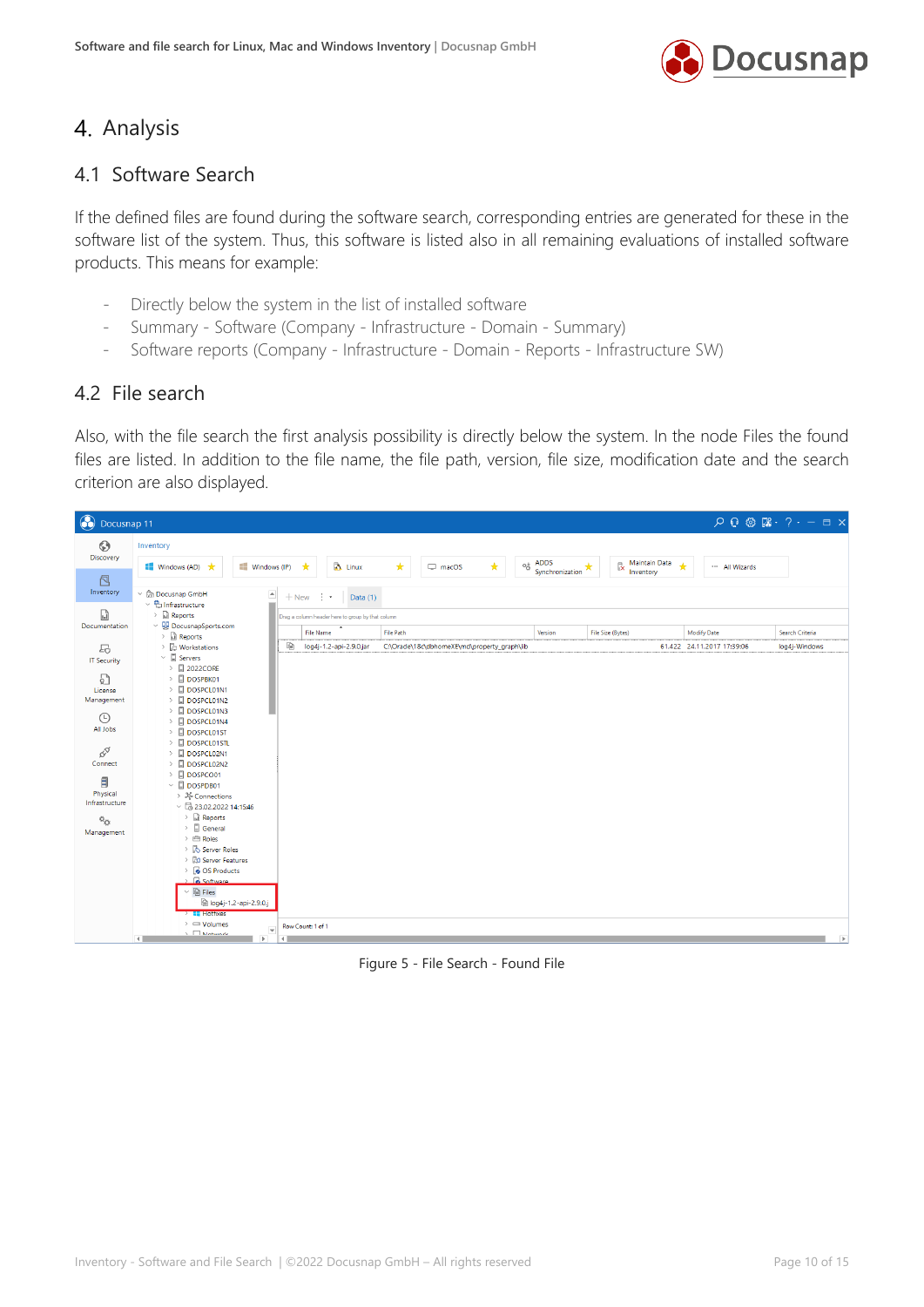

The next possibility for the file search analysis can be found in the Summary area: Company - Infrastructure - Domain - Summary - Files.

Here, the search terms created in the administration, for which results are available, are displayed first. The next level lists the systems on which the files were found. After that you can view the detailed information of the searched file(s) on the system.

| (b) Docusnap 11                           |                                                                                                                                                                          |                                                                                                  |                                                           |                                         | $Q$ $Q$ $\otimes$ $\mathbb{R}$ $\cdot$ $?$ $\cdot$ $ \Box$ $\times$ |
|-------------------------------------------|--------------------------------------------------------------------------------------------------------------------------------------------------------------------------|--------------------------------------------------------------------------------------------------|-----------------------------------------------------------|-----------------------------------------|---------------------------------------------------------------------|
| $\odot$<br>Discovery                      | Inventory<br>Windows (AD)<br>Windows (IP)<br>$\star$                                                                                                                     | ★<br>A Linux<br>★<br>$\Box$ macOS<br>★                                                           | <b>ADDS</b><br>$\alpha_{\rm O}^+$<br>★<br>Synchronization | Maintain Data<br><b>IX</b><br>Inventory | All Wizards                                                         |
| 凤<br>Inventory                            | > LD Virtualization<br>$\blacktriangle$<br><b>图 IP Systems</b>                                                                                                           | $+$ New $\cdot$ $\cdot$<br>Data (17) Analysis                                                    |                                                           |                                         |                                                                     |
| M                                         | Active Directory                                                                                                                                                         | Drag a column header here to group by that column                                                |                                                           |                                         |                                                                     |
| Documentation                             | <b>Letwork Services</b><br>> Fe Application Servers                                                                                                                      | <b>File Name</b><br><b>File Path</b>                                                             | Version                                                   | File Size (Bytes)                       | Modify Date<br><b>Search Crite</b>                                  |
| 모                                         | <b>P</b> Database Server                                                                                                                                                 | $\mathbb{G}$<br>ant-apache-log4j.jar<br>/usr/share/ant/lib                                       |                                                           |                                         | 38 27.08.2018 13:57:47<br>log4j-Linu:                               |
| <b>IT Security</b>                        | Storage                                                                                                                                                                  | ₽<br>ant-apache-log4j.jar<br>/usr/share/java                                                     |                                                           |                                         | 27 27.08.2018 13:57:47<br>log4j-Linux                               |
|                                           | $\angle$ A Azure                                                                                                                                                         | €<br>ant-apache-log4j-1.10.5.jar<br>/usr/share/maven-repo/org/apache/ant/ant-apache-log4j/1.10.5 | 1.10.5                                                    |                                         | 50 27.08.2018 13:57:47<br>log4j-Linux                               |
| 무<br>License                              | Amazon Web Services<br>Microsoft 365                                                                                                                                     | €<br>ant-apache-log4j-1.10.5.jar<br>/usr/share/java                                              | 1.10.5                                                    |                                         | 8.737 27.08.2018 13:57:47<br>log4j-Linux                            |
| Management                                | $\vee$ $\varphi$ Summary                                                                                                                                                 | €<br>/usr/share/maven-repo/org/apache/ant/ant-apache-log4j/debian<br>ant-apache-log4j-debian.jar |                                                           |                                         | 50 27.08.2018 13:57:47<br>log4j-Linux                               |
|                                           | $\sum$ Software                                                                                                                                                          | G<br>log4j-1.2.17.jar<br>/usr/share/maven-repo/log4j/log4j/1.2.17                                | 1.2.17                                                    | 37                                      | 02.05.2020 15:46:05<br>log4j-Linux                                  |
| $\circled{c}$<br>All Jobs                 | $\angle$ <b>Hotfixes</b>                                                                                                                                                 | €<br>log4j-1.2.jar<br>/usr/share/java                                                            |                                                           |                                         | 20 02.05.2020 15:46:05<br>log4j-Linux                               |
|                                           | > <b>Fig.</b> Service Packs<br>> Operating Systems                                                                                                                       | €<br>/usr/share/maven-repo/log4j/log4j/1.2.x<br>log4j-1.2.x.jar                                  |                                                           |                                         | 37 02.05.2020 15:46:05<br>log4j-Linux                               |
| œ                                         | > << Networks                                                                                                                                                            | G<br>log4j-1.2-1.2.17.jar<br>/usr/share/java                                                     | 1.2.17                                                    |                                         | 478.000 02.05.2020 15:46:05<br>log4j-Linux                          |
| Connect                                   | Stopped Services                                                                                                                                                         | Q<br>log4j-over-slf4j.jar<br>/usr/share/java                                                     |                                                           |                                         | 24.520 28.03.2018 10:48:23<br>log4j-Linux                           |
| 目                                         | > <b>Ill</b> Offline Systems                                                                                                                                             | €<br>log4j-over-slf4j-1.7.25.jar<br>/usr/share/maven-repo/org/slf4j/log4j-over-slf4j/1.7.25      | 1.7.25                                                    |                                         | 40 28.03.2018 10:48:23<br>log4j-Linux                               |
| Physical                                  | $\frac{1}{2}$ $\frac{1}{60}$ Topology<br>> Fig SQL Overview                                                                                                              | G<br>log4j-over-slf4j-1.7.25.jar<br>/usr/share/java                                              | 1.7.25                                                    |                                         | 20 28.03.2018 10:48:23<br>log4j-Linu:                               |
| Infrastructure                            | > Server Roles                                                                                                                                                           | G<br>log4j-over-slf4j-debian.jar<br>/usr/share/maven-repo/org/slf4j/log4j-over-slf4j/debian      |                                                           |                                         | 40 28.03.2018 10:48:23<br>log4j-Linux                               |
| $\mathcal{O}_{\mathcal{L}^{\mathcal{L}}}$ | $\vee$ $\Omega$ Files                                                                                                                                                    | €<br>slf4j-log4j12.jar<br>/usr/share/java                                                        |                                                           |                                         | 12.753 28.03.2018 10:48:23<br>log4j-Linux                           |
| Management                                | DocusnapScript.exe                                                                                                                                                       | €<br>slf4j-log4j12-1.7.25.jar<br>/usr/share/java                                                 | 1.7.25                                                    |                                         | 17 28.03.2018 10:48:23<br>log4j-Linux                               |
|                                           | $\vee$ <b>in log4j-Linux</b><br>$\triangleright$ <b>DSLX14</b>                                                                                                           | G<br>slf4j-log4j12-1.7.25.jar<br>/usr/share/maven-repo/org/slf4j/slf4j-log4j12/1.7.25            | 1.7.25                                                    | 37                                      | 28.03.2018 10:48:23<br>log4j-Linux                                  |
|                                           | $\triangleright$ $\blacksquare$ DSLX20                                                                                                                                   | €<br>slf4j-log4j12-debian.jar<br>/usr/share/maven-repo/org/slf4j/slf4j-log4j12/debian            |                                                           |                                         | 37 28.03.2018 10:48:23<br>log4j-Linux                               |
|                                           | la log4j-Windows<br><b>SC Demo Customizing</b><br>8- Standard Maps<br>> & Communication<br>> 좀 VLAN Overview<br>> & Standard Maps<br>$\triangleright$ $\Box$ Assets<br>U | Row Count: 17 of 17                                                                              |                                                           |                                         |                                                                     |

<span id="page-10-0"></span>Figure 6 - Summary - File Search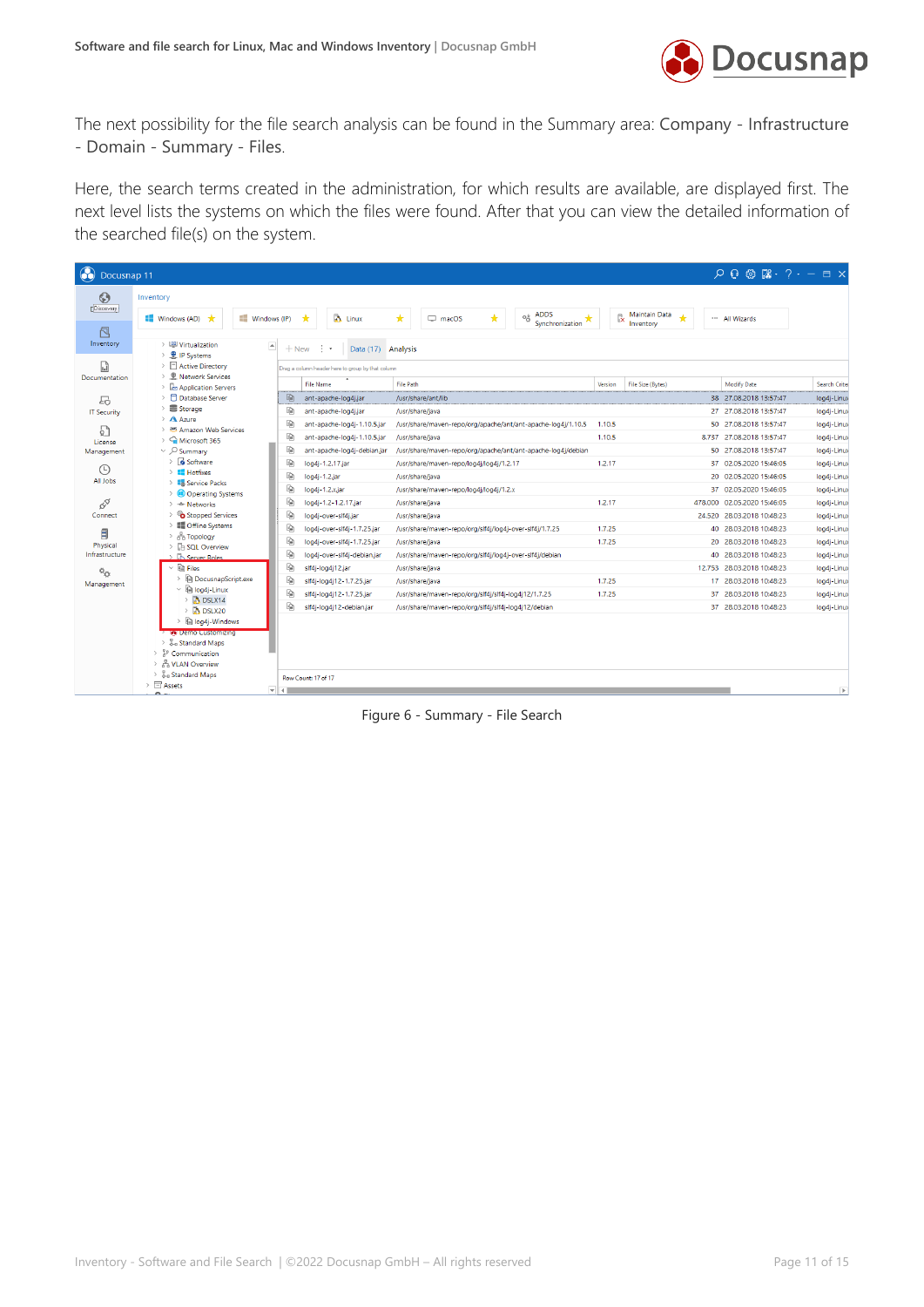

For the file search an additional predefined Docusnap Connect package is available. In this Connect package, the file search results can also be evaluated across domains.

Within the Connect package, the results of all configured file searches are listed. Note the grouping (right click - enable grouping - select field to group by) and filtering options.

| <b>O</b> Docusnap 11             |                                                                                             |             |                               |                    |                         |                                                                |                                                              | $\mathcal{P} \left[ \begin{array}{c} \mathcal{P} \\ \mathcal{P} \end{array} \right] \otimes \otimes \mathbb{R} \otimes \mathbb{R} \otimes \mathbb{R} \otimes \cdots \otimes \mathbb{R} \otimes \mathbb{R}$ |                    |
|----------------------------------|---------------------------------------------------------------------------------------------|-------------|-------------------------------|--------------------|-------------------------|----------------------------------------------------------------|--------------------------------------------------------------|------------------------------------------------------------------------------------------------------------------------------------------------------------------------------------------------------------|--------------------|
| $\odot$<br><b>Discovery</b>      | Inventory                                                                                   |             |                               |                    |                         |                                                                |                                                              |                                                                                                                                                                                                            |                    |
|                                  | Windows (IP)<br>■ Windows (AD)                                                              | ★           | A Linux                       | ★                  | ★<br>$\Box$ macOS       | <b>ADDS</b><br>$\alpha_{\rm O}^+$<br>ß<br>★<br>Synchronization | Maintain Data<br>$\star$<br>Inventory                        | All Wizards                                                                                                                                                                                                |                    |
| 凤<br>Inventory                   | <b>CD</b> Overview<br>$\rightarrow$<br>$~\vee~$ $\overset{\frown}{\text{In}}$ Docusnap GmbH | $+$ New     | -19<br>Data $(3)$             |                    |                         |                                                                |                                                              |                                                                                                                                                                                                            |                    |
| 同<br>Documentation               | > the Infrastructure<br>$\triangleright$ $\Box$ Assets                                      |             | - Search Criteria             |                    |                         |                                                                |                                                              |                                                                                                                                                                                                            |                    |
|                                  | $\triangleright$ <b>Q</b> Sites                                                             |             | Search Criteria               | <b>System Name</b> | <b>File Name</b>        | <b>File Path</b>                                               |                                                              | <b>File Version</b>                                                                                                                                                                                        | File Size in Bytes |
| 모                                | > @ Organization                                                                            |             | DocusnapScript.exe            |                    |                         |                                                                |                                                              |                                                                                                                                                                                                            |                    |
| <b>IT Security</b>               | $\vee$ $\cancel{\mathcal{O}}$ Connect<br>> & Azure System Overview                          | ₫           | DocusnapScript.exe            | DOSPDC01           | DocusnapScript.exe      | C:\Program Files\Docusnap Discovery\Tools                      |                                                              | 11.0.0.0                                                                                                                                                                                                   | 1890624            |
| $\sqrt{2}$                       | $\vee$ $\beta$ <sup>S</sup> Files of File Search                                            | ø           | DocusnapScript.exe            | DOSPWS02           | DocusnapScript.exe      | C:\Program Files\Docusnap 11\Tools                             |                                                              | 11.0.1803.21321                                                                                                                                                                                            | 1933520            |
| License                          | > Ø File Search                                                                             | ø           | DocusnapScript.exe VPC-PMA    |                    | DocusnapScript.exe      | C:\Program Files\Docusnap 11\Tools                             |                                                              | 11.0.2152.22019                                                                                                                                                                                            | 1935056            |
| Management                       | > NelpLineExport V2<br>> & Domain Admin Members                                             | ₫           | DocusnapScript.exe            | <b>WKNA3007</b>    | DocusnapScript.exe      | C:\Program Files\Docusnap 11\Tools                             |                                                              | 11.0.2065.22011                                                                                                                                                                                            | 1935056            |
| $\circled{c}$                    | > & Sophos Firewall Information                                                             | ø           | DocusnapScript.exe            | <b>2022CORE</b>    | DocusnapScript.exe      | C:\Program Files\Docusnap Discovery\Tools                      |                                                              | 11.0.2339.22047                                                                                                                                                                                            | 1970352            |
| All Jobs                         | > & Switch System Overview                                                                  | ø           | DocusnapScript.exe NET461-PMA |                    | DocusnapScript.exe      | C:\Program Files\Docusnap 11\Tools                             |                                                              | 11.0.2370.22053                                                                                                                                                                                            | 1970384            |
| œ                                | > System Inventory Overview                                                                 | ø           | DocusnapScript.exe VPC-KRE    |                    | DocusnapScript.exe      | C:\Program Files\Docusnap 11\Tools                             |                                                              | 11.0.2372.22053                                                                                                                                                                                            | 1970384            |
| Connect                          | Overview Amazon Web Services - E.<br>> & Overview Printer                                   | log4j-Linux |                               |                    |                         |                                                                |                                                              |                                                                                                                                                                                                            |                    |
|                                  | > & Overview Exchange Server                                                                |             | log4j-Windows                 |                    |                         |                                                                |                                                              |                                                                                                                                                                                                            |                    |
| 目                                | > Nindows Build Numbers                                                                     | ₫           | log4j-Windows                 | <b>WKNA3007</b>    | log4j-2.jar             | <b>C:\HAM</b>                                                  |                                                              |                                                                                                                                                                                                            |                    |
| Physical<br>Infrastructure       | > Nindows System                                                                            | ø           | log4j-Windows                 | DSWS01             | ant-apache-log4j.jar    | C:\Program Files\NetBeans-11.2\netbeans\extide\ant\lib         |                                                              |                                                                                                                                                                                                            | 8797               |
|                                  | > & Windows Certificates<br>> A Docusnap Sports                                             | ø           | log4j-Windows                 | DOSPDB01           | log4j-1.2-api-2.9.0.jar | C:\Oracle\18c\dbhomeXE\md\property_graph\lib                   |                                                              |                                                                                                                                                                                                            | 61422              |
| $\phi_{\text{pt}}$<br>Management |                                                                                             | ø           | log4j-Windows                 | <b>VPC-KRE</b>     | log4j-1.2.17.jar        |                                                                | C:\Program Files\Microsoft SQL Server\150\DTS\Extensions\Com |                                                                                                                                                                                                            | 489884             |
|                                  |                                                                                             | ø           | log4j-Windows                 | <b>VPC-PMA</b>     | log4j-1.2.17.jar        |                                                                | C:\Program Files\Microsoft SQL Server\150\DTS\Extensions\Com |                                                                                                                                                                                                            | 489884             |
|                                  |                                                                                             |             | Row Count: 177 of 177         |                    |                         |                                                                |                                                              |                                                                                                                                                                                                            |                    |
|                                  | $\leftarrow$                                                                                |             |                               |                    |                         |                                                                |                                                              |                                                                                                                                                                                                            | $\overline{ }$     |

<span id="page-11-0"></span>Figure 7 - File Search - Docusnap Connect Package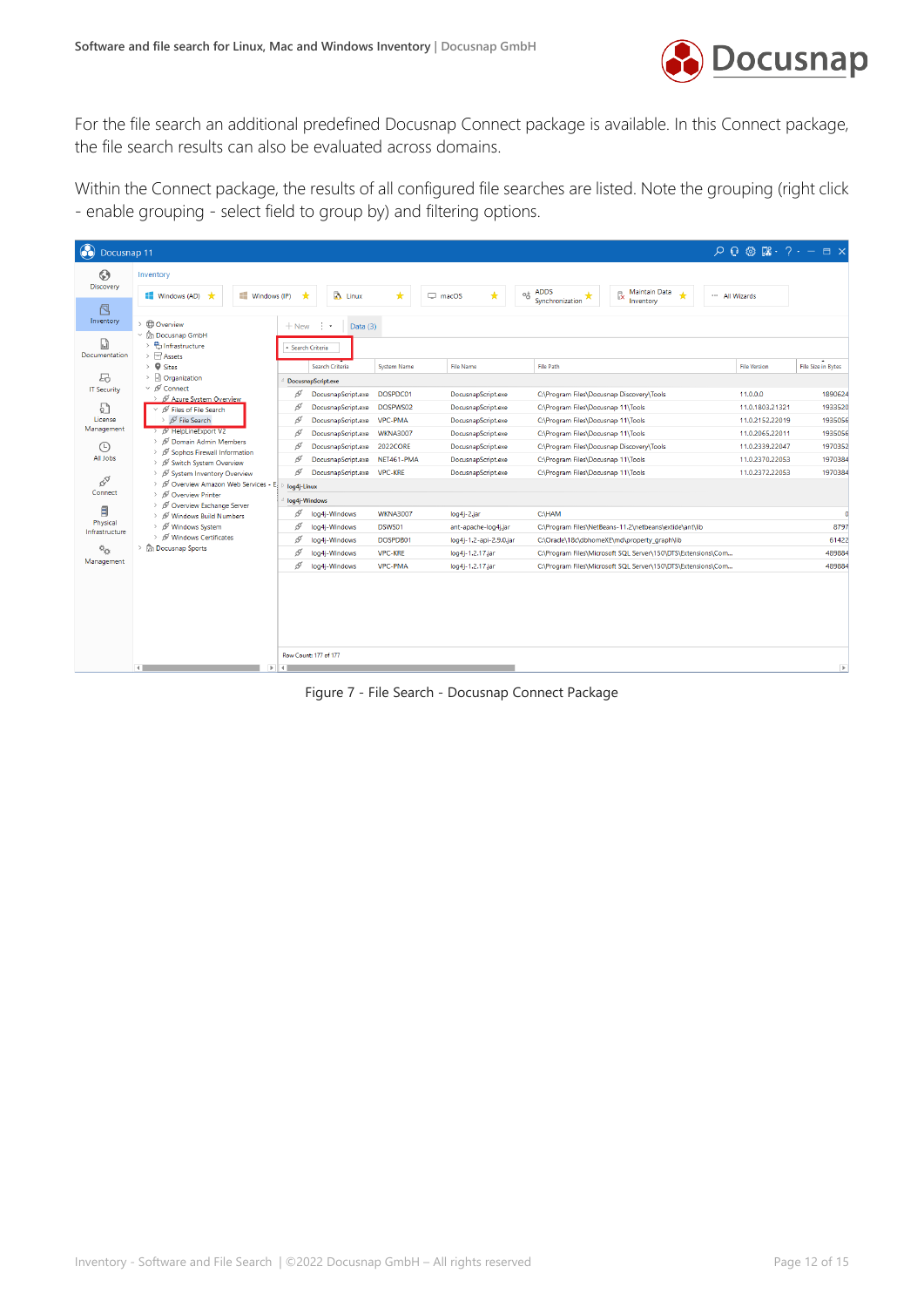

## LIST OF FIGURES

| FIGURE 1 - MANAGE SOFTWARE AND FILE SEARCH                 | 5  |
|------------------------------------------------------------|----|
| FIGURE 2 - INCLUDING AND EXCLUDING PATHS                   | 6  |
| FIGURE 3 - ACTIVATE SOFTWARE AND FILE SEARCH.              | 8  |
| FIGURE 4 - USING THE SOFTWARE AND FILE SEARCH (WINDOWS IP) | -9 |
| FIGURE 5 - FILE SEARCH - FOUND FILE                        | 10 |
| FIGURE 6 - SUMMARY - FILE SEARCH                           | 11 |
| FIGURE 7 - FILE SEARCH - DOCUSNAP CONNECT PACKAGE          | 12 |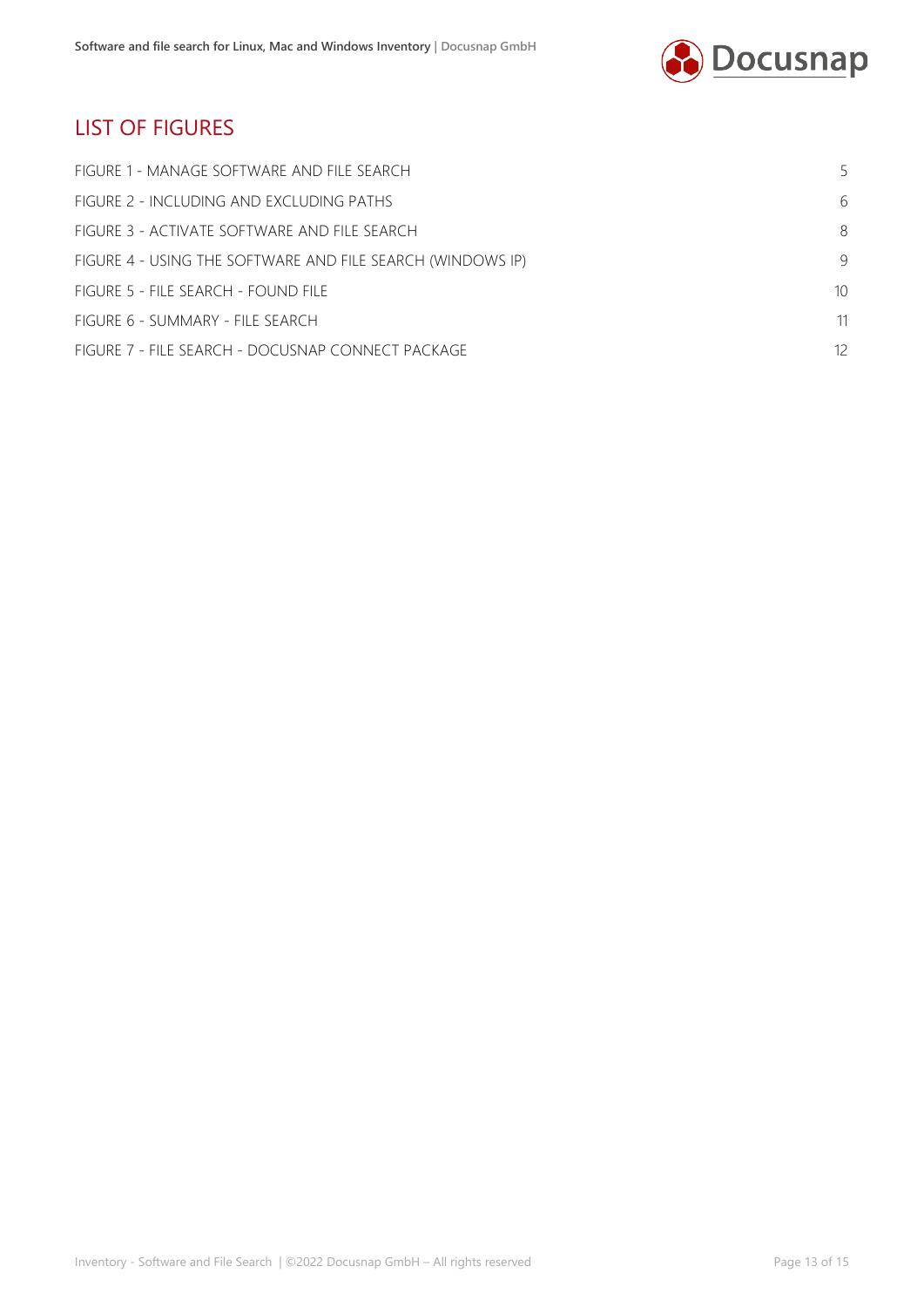

#### Version history

| Date       | Description          |
|------------|----------------------|
| 02/24/2022 | HowTo created        |
| 03/15/2022 | Screenshots adjusted |